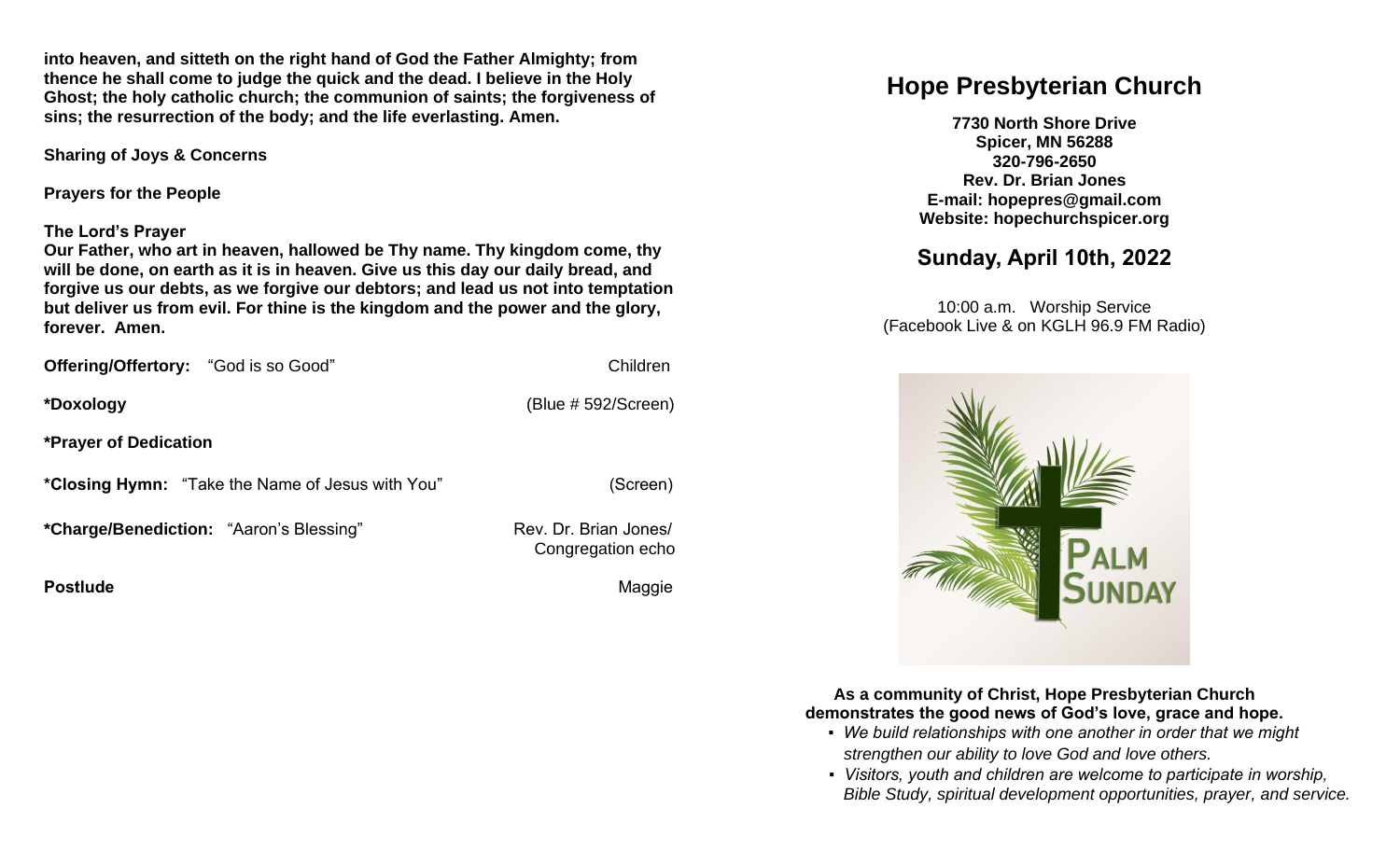*God is here and welcomes you! If you are a visitor and are looking for a church home, be assured you are welcome and needed at Hope Church. We are a people who seek to respond to God's love in Christ and we invite you to join us.*

*Please be advised that our sanctuary worship service is on Facebook Live and also taped for television broadcast, aired on Channel 18 (Windstream Cable) and Channel 181 (Charter Cable) on Sundays (2:30 pm), Tuesdays (11:30 am and 8:30 pm), and Thursdays (8:00 am and 5:00 pm).*

*ATTENDANCE FOLDERS: Please fill out the attendance pad located at the inside end of your pew and pass it down your row. If you are visiting, please mark the visitor column and include your mailing address. Thank You!*

## **\*(Please stand as you are able)**

**Prelude** Maggie Harp

**Welcome** Jonelle Foreman, Lay Reader

## **\*Call to Worship**

One: They brought the colt of a donkey to Jesus, and after throwing their cloaks on the colt, they set Jesus on it.

**ALL: As he rode along, people kept spreading their cloaks on the road.**  One: As he was now approaching the path down from the Mount of Olives, the whole multitude of the disciples began to praise God joyfully with a loud voice for all the deeds of power that they had seen, saying,

**ALL: "Blessed is the king who comes in the name of the Lord! Peace in heaven, and glory in the highest heaven!"** 

One: Some of the Pharisees in the crowd said to him, "Teacher, order your disciples to stop." He answered them:

**ALL: "I tell you, if these were silent, the stones would shout out."**

## **\*Opening Prayer**

One: Gracious God, as we enter this Holy Week, strengthen us to move beyond the festive parade of palms and to follow Jesus into the way of the cross, so that, united with him and all the faithful, we may one day enter through the gates of righteousness into the eternal city, the New Jerusalem, where we may praise you with Christ and the Holy Spirit forever.

**ALL: Amen.**

\***Hymn of Praise:** "Pave the Way With Branches" (Screen)

### **Prayer of Confession**

**ALL: God of heaven and earth, we give you thanks for sending us Jesus Christ in your name. Even though we profess to follow him, we confess that in times of trial we too often deny him. Forgive us and heal us, we pray. Help us to put our faith not in the princes of this world, but only in the Prince of Peace. In Jesus' name we pray. Amen.**

**Assurance of Forgiveness**

**\*Gloria Patri** (Blue # 577/Screen)

## **\*Passing of the Peace**

(Please share a sign of Christ's peace with one another)

#### **Announcements**

**Special Music:** "Little Grey Donkey" Children & Adult Choir

#### **Children's Sermon**

**Response:** "Lord, Listen to Your Children Praying" (STF # 2193/Screen)

### **Prayer for Illumination**

One: Eternal God, quiet within us all mortal voices, so that through the story of the passion and by the power of your Holy Spirit, we may have the same mind that was in Christ Jesus, in whose name we pray. **All: Amen.**

**Responsive Reading: Psalm 118:1-2, 19-29** 

**Gospel Reading: Luke 19:28-40** 

| Sermon: "Two Parades"                       | Rev. Dr. Brian Jones |
|---------------------------------------------|----------------------|
| *Sermon Hymn: "Precious Lord, Take My Hand" | (Screen)             |

## **\*Affirmation of Faith/The Apostles' Creed**

**I believe in God the Father Almighty, Maker of heaven and earth, and in Jesus Christ his only Son, our Lord, who was conceived by the Holy Ghost, born of the Virgin Mary, suffered under Pontius Pilate, was crucified, dead and buried; he descended into hell; the third day he rose again from the dead; he ascended**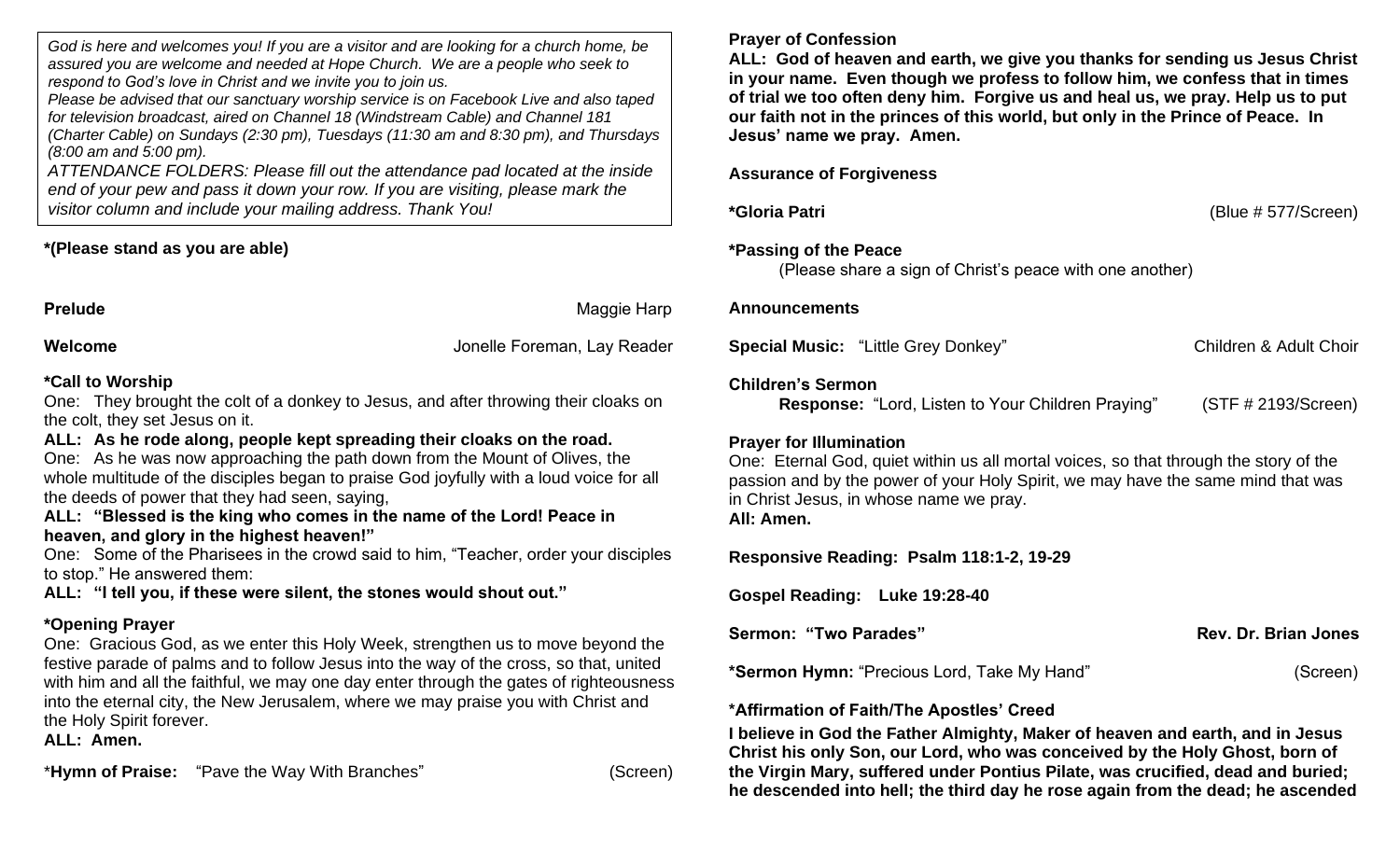#### **COMMUNITY EVENTS**

**Gifts for Presbyterian Disaster Assistance for Ukraine** can be made out to the Presbytery of Minnesota Valleys with DR000156-Ukraine on the memo line and sent to the Presbytery of Minnesota Valleys, PO Box 431, Kerkhoven MN 56252.

## **Donation Fundraiser for West Central Youth for Christ**

Join us for an evening of music with Steve Friedlein! Through music and stories, Steve will share how God has used his life. Please join us at the Salem Covenant Church, 7811 135th St. NW, Pennock, MN tonite at 6:00 p.m. You're invited to stay for refreshments following the concert.

### **Prairie Arts Chorale**

Singers of Southwestern MN, invite you to join them for an afternoon of music "Words of Wisdom." The chorale will be featuring selections exploring music over the years that offers advice on career, family, life and love. This light-hearted and diverse collection will be performed in Spicer at Faith Lutheran Church on Sunday, April 24<sup>th</sup> at 4:00 p.m. Tickets are \$10 in advance (free to 18 and under) and can be purchased at Faith Lutheran or Whitney Music. We hope you can join us!

## **HOSPITALITY SERVANTS**

### **Coffee Servers**

**April 10:** Erica & John Hippen, Jean & Tom Bauer **April 17:** Session – Easter breakfast

## **Ushers**

**April 10:** Bill & Dee Schurman, Jeff & Joni Lamphere **April 17: Open-Please sign up!**

## **WORSHIP ASSISTANTS**

**Lay Readers April 10:** Jonelle Foreman **April 17:** Kathy Taatjes

**Acolytes April 10:** Evelyn Titus **April 17:** Open

**Sound Operators:** Pete Bratberg, Duane Taatjes, Daryl Taatjes, Stephanie Bents **Video Operators:** Carter Taatjes, Pete Bratberg, Wally Titus, Daryl Taatjes **Screen Operators:** Stephanie Bents, Sherry Bratsch **Radio Operators:** Harold Foreman, Daryl Taatjes

## **HOPE HAPPENINGS!**

## **Sign-Up Sheets**

Please sign up on the sheets in the Fellowship Hall (by the library) to usher, lay read, or acolyte in April.

## **Today is the last day for a photo session for the directory!**

The last photo session is today, after worship. If you have not made an appointment, please come to the Fellowship Hall, far back corner, and we can do your photo today. You can also submit a photograph, either via email to [sandywersal@gmail.com](mailto:sandywersal@gmail.com) or give it to Sandy Wersal. We would like to have everyone in the directory (members, non-members, summer and regular attendees.)

## **Holy Week Activities**

 **Wednesday: 5:30 p.m.** Family Meal for WOW, Pre-Confirmation & TAG families, followed by class sessions  **Maundy Thursday: 7:00 p.m.** Worship with Communion & Cantata by the Choir **Good Friday: Service available Friday morning-Follow link on website of Facebook page Easter Sunday: 9:00 a.m.** Easter Breakfast

**10:00 a.m.** Worship (One Great Hour of Sharing Offering)

#### **\*\*CARE Pantry Challenge for April is…………DISH DETERGENT!!!!** Please place your donations on the table by the mailboxes in the Fellowship Hall. Thank You!!

## **April-May-June Devotional**

Copies of the April-May-June devotional (also in large print) are available on the table in the Narthex, on the table in the library and in the office.

## **Rummage Sale/Bake Sale on Saturday, April 30th**

It's a great time to clean your closets and cupboards and get a box ready to bring for the Rummage Sale on April 30<sup>th</sup>! We will be taking clothes, shoes, books, dishes, knick-knacks, toys-anything you can part with, as it will be someone else's treasure!! Please bring your items during the week prior to the sale. We also need workers on Friday and Saturday and also food donated for the noon lunch. Please see the signup sheet by the library for what is needed.

## **Meatball Supper, Friday May 13th**

Campers-please sign up on the sheet to sell tickets for the Meatball Supper on Friday, May 13<sup>th</sup>, on Sundays (starting next Sunday) and at the Rummage Sale.